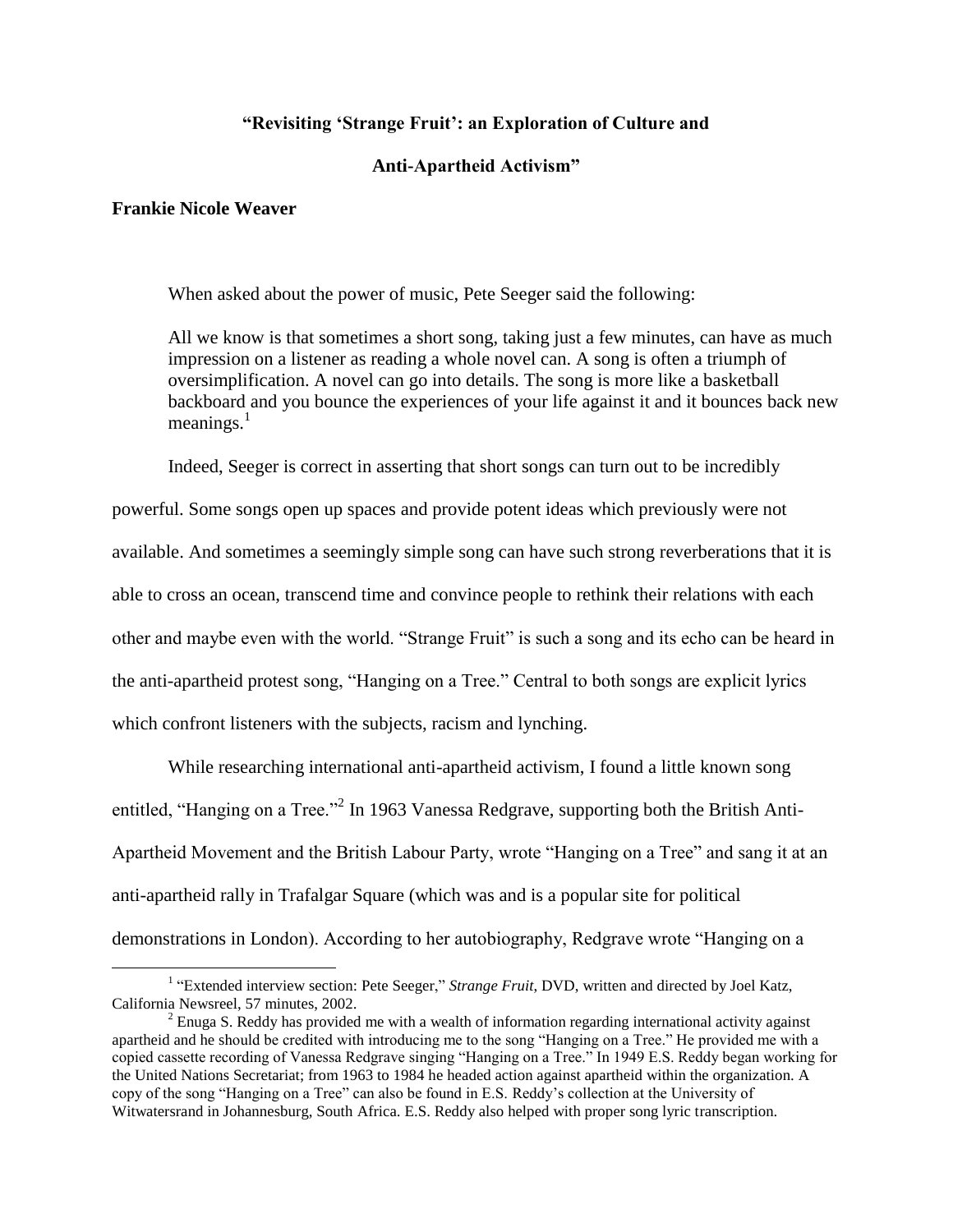Tree" because she was aware that Nelson Mandela and other members of the African National Congress (ANC) were on trial facing the death penalty and because she supported an international economic boycott aimed at protesting and isolating the South African apartheid government.<sup>3</sup> Mandela's colleagues were arrested on July  $11<sup>th</sup>$ , 1963, by the South African Police on the farm at Rivonia, near Johannesburg.<sup>4</sup> At the time of the raid Mandela himself was already in jail serving a sentence of five years. He was then brought from jail to the new trial. Newspapers around the world depicted the "Rivonia Trial" as the most significant political trial in the history of South Africa.<sup>5</sup> Nelson Mandela, Walter Sisulu, Govan Mbeki and others, prominent leaders of the ANC and members of *Umkhonto we Sizwe* (the Spear of the Nation), were formerly charged on October 11, 1963, with sabotage, conspiracy and preparation for guerilla war.

The eleven month long Rivonia Trial gained unprecedented attention both within South Africa and internationally. In his autobiography, Mandela recounts a courtroom atmosphere filled with domestic and international journalists, and dozens of representatives of foreign governments.<sup>6</sup> Mandela and his peers used the trial as a platform to reach out to a broad audience. Mandela writes,

Right from the start we had made it clear that we intended to use the trial not as a test of the law but as a platform for our beliefs. We would not deny, for example, that we had been responsible for acts of sabotage. We would not deny that a group of us had turned

<sup>3</sup> Vanessa Redgrave, *Vanessa Redgrave: An Autobiography*, (NY: Random House, 1991): 132-133. Redgrave is famous both as a cultural personality and actor, as well as, political activist. She was born in Blackheath, London in 1937. During the 1960s, Redgrave became a political activist. She joined the Campaign for Nuclear Disarmament, Bertrand Russells"s Committee of 100 and actively supported the independence of Vietnam, the rights of Palestinians, Nelson Mandela and the ANC, the Irish liberation struggle and has worked as UNICEF"s Special Representative for the Performing Arts in what was formerly Yugoslavia and within Sarajevo. Today, at age 71, she remains active both in theatre and cinema, as well as, politics (Redgrave, 3 and 423).

<sup>&</sup>lt;sup>4</sup> "Rivonia Trial: 1963-1964," from official website of the African National Congress, http://www.anc.org.za/ancdocs/history/trials/index.html#Rivonia, viewed on 19 March 2008, last updated July 8, 2006.

<sup>5</sup> Nelson Mandela, *Long Walk to Freedom: the Autobiography of Nelson Mandela*, (Boston, etc: Little, Brown and Company, 1994): 351.

 $<sup>6</sup>$  Mandela, 351.</sup>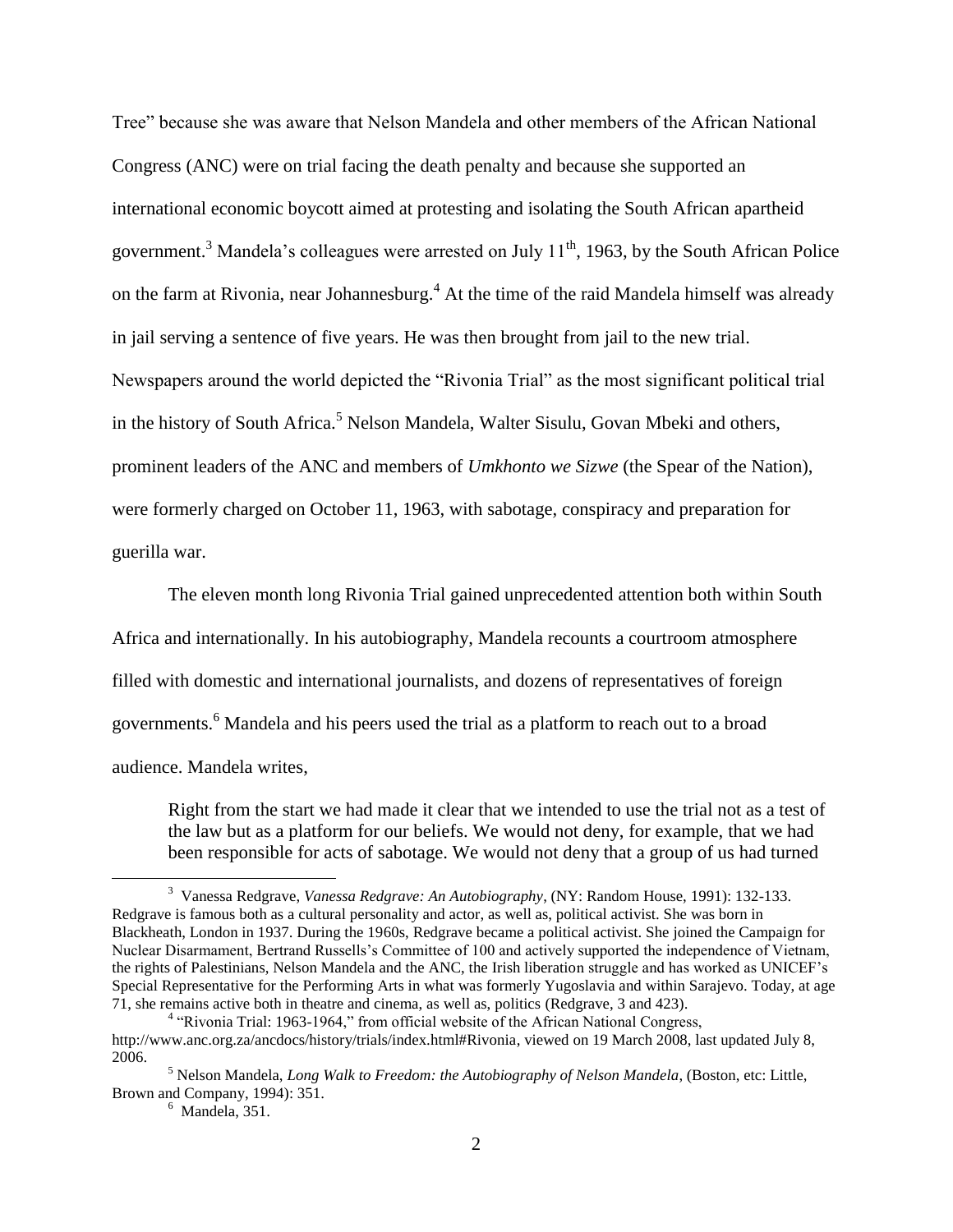away from nonviolence. We were not concerned with getting off or lessening our punishment, but with having the trial strengthen the cause for which we were all struggling – at whatever cost to ourselves.<sup>7</sup>

Those accused chose to fight a moral battle in court even though they knew that they faced the "supreme penalty – death by hanging."<sup>8</sup> The threat of death by hanging was very real; the South African regime hung 120 people in 1963 and 89 in 1964.<sup>9</sup>

According to Gail Gerhart and Thomas Karis, "Anti-apartheid groups succeeded in focusing unprecedented international attention on the trial and in generating pressures to end it or at least to save the defendants from the death penalty."<sup>10</sup> Internal as well as international protest certainly helped to prevent the court from sentencing the men to the death. On June  $12<sup>th</sup>$ , 1964, Mandela, Sisulu, Mbeki and others were sentenced to life imprisonment.

Like other anti-apartheid organizations, the Anti-Apartheid Movement (which is the name of British activist movement against apartheid) worked to ensure that the trial obtained the broadest possible publicity. The organization held vigils, they lobbied Parliament, marched in protest, and presented petitions to the South African Embassy.<sup>11</sup>

In November of 1963 the Anti-Apartheid Movement conducted a month long campaign which emphasized such issues as: the release of political prisoners, curtailing the British supply of arms to South Africa, complete asylum and protection for South African refugees, and economic sanctions. The organization opened their "Anti-Apartheid Month" with the "March against Apartheid" in which Redgrave, as well as at least 100 other well-known figures,

 $<sup>7</sup>$  Ibid., 360.</sup>

<sup>8</sup> Ibid., 353.

<sup>&</sup>lt;sup>9</sup> Anti-Apartheid Movement UK "Annual Report," (Oct. 1965): 3, from Anti-Apartheid Archives, accessed through ALUKA at http://www.aluka.org/ .

<sup>10</sup> Gail M. Gerhart and Thomas Karis, "Toward Robben Island. The Rivonia Trial," *From Protest to Challenge,* Vol. 3, (1977), http://www.anc.org.za/ancdocs/history/trials/toward\_robben\_island.html, viewed on 19 March 2008, last updated July 8, 2006.

<sup>&</sup>lt;sup>11</sup> Anti-Apartheid Movement UK "Annual Report," (Oct. 1964): 4, from Anti-Apartheid Archives, accessed through ALUKA at http://www.aluka.org/ .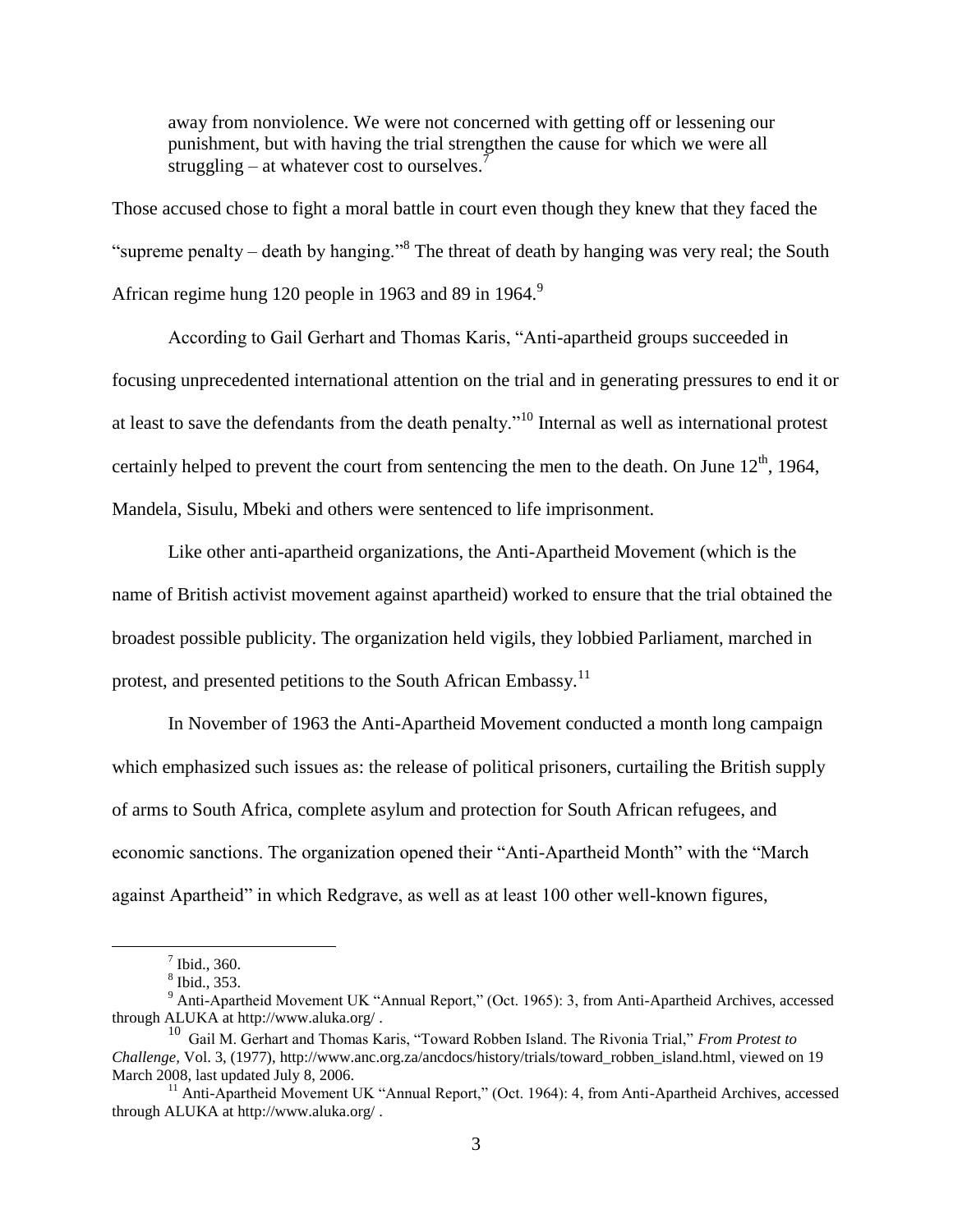marched. According to the Anti-Apartheid Movement Annual Report, demonstrators passed in front of the South African Embassy, stopping to place an African-shaped wreath at the main gate, before continuing to Trafalgar Square. Upon arrival Mr. Humphrey Berkeley, Woodrow Wyatt, Rev. Nicholas Stacey, Vanessa Redgrave and Robert Resha each addressed the crowd.<sup>12</sup> Rather than address the crowd more traditionally by presenting a speech, Redgrave chose to sing. Her song revealed that British trade, and thus British consumers, directly supported the exploitation of South African blacks by financing and providing legitimacy for the apartheid regime. Furthermore, "Hanging on a Tree" posits that the apartheid government was no more than an unwarranted mob, whose sanctioned hangings were equivalent to legalized lynchings. Thus, Redgrave"s song challenged listeners to question the legitimacy of the apartheid government and to rethink their international economic relations.

Following the Trafalgar Square rally the lyrics of "Hanging on a Tree" were published in The Observer.<sup>13</sup> The song was also recorded together with a reading of Paul Éluard's poem "Liberté, j'écris ton nom." (Which translates as: "Liberty, I write your name.")<sup>14</sup> Following the publication of the words, Sir Jock Campbell attempted to publish the lyrics in a form of an advertisement in *The Financial Times*. Campbell wrote to Redgrave, "…having been deeply moved and impressed by the words of your song published in *The Observer*, I decided to try to

 $\overline{a}$ 

By the power of the word I regain my life I was born to know you And to name you Liberty.

<sup>&</sup>lt;sup>12</sup> Anti-Apartheid Movement UK "Annual Report," (Oct. 1964): 3-4.

 $13$  Redgrave, 133.

<sup>&</sup>lt;sup>14</sup> Eugène Grindel (14 Dec. 1895 – 18 Nov. 1952), writing under the pen name of Paul Éluard, wrote revolutionary poetry. He is remembered as one of the founders of the Surrealist movement and for his involvement with the French Communist Party. Grindel fought Fascism both militarily and figuratively through his art during World War II; much of his poetry, simple, yet militant, evokes notions of freedom. His poems were circulated to increase morale among the French public during WWII. In the last stanza of "Liberty, I write your name" Grindel wrote,

Paul Éluard, "Liberté, j"écris ton nom," http://www.wikilivres.info/wiki/index.php/Liberty, Viewed on 3 March 2008. Autobiographical notes on Éluard can be found online at: http://www.poets.org/poet.php/prmPID/766.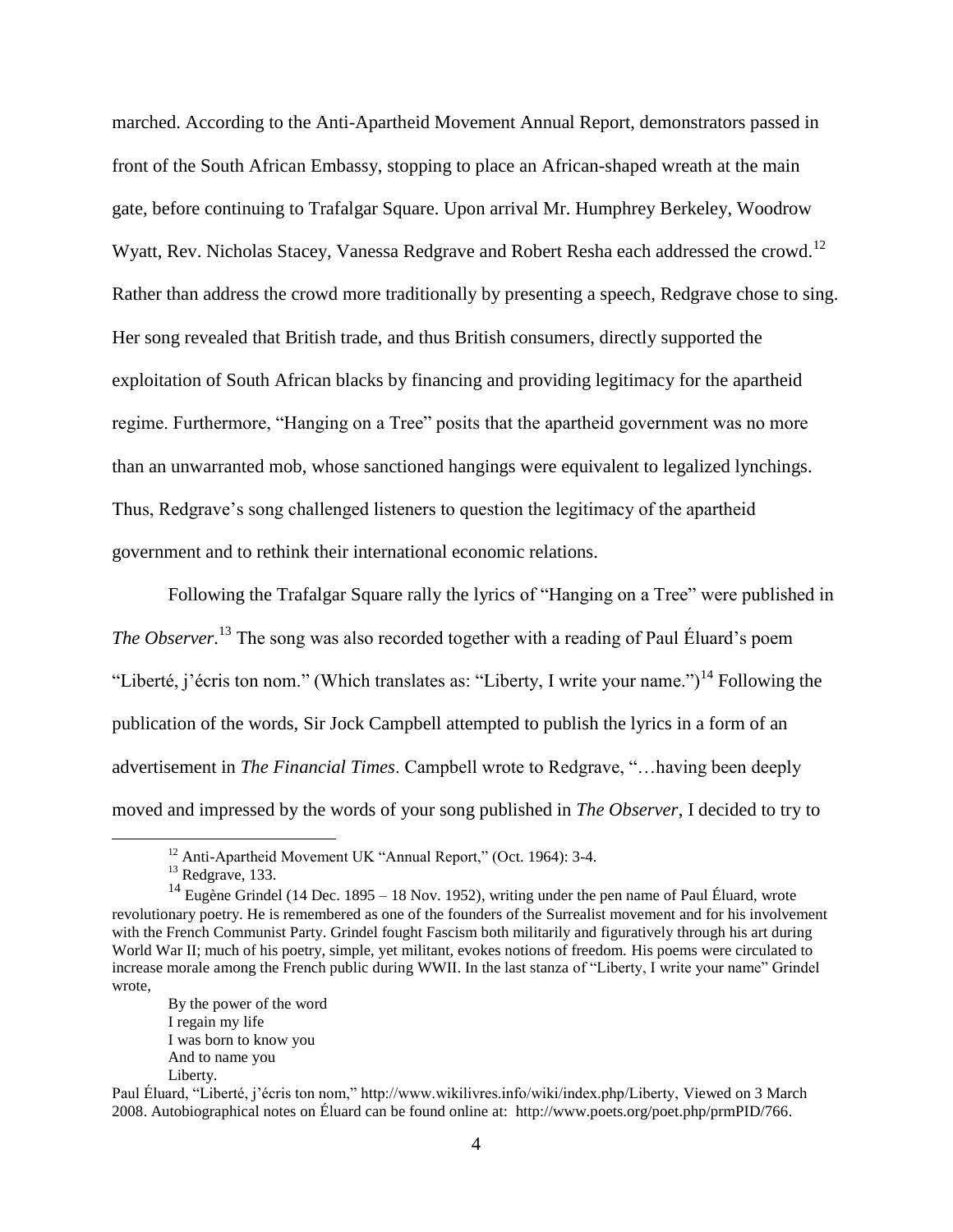get them published, in the form of an advertisement in *The Financial Times.* Businessmen being usually more romantic it occurred to me that they might be influenced by your poem in a way which they are not by factual reporting from South Africa. Hence my choice of *The Financial Times.*"<sup>15</sup> Campbell was moved by Redgrave's song and thus believed that it could possibly persuade his peers to reconsider their economic relations with South Africa. Campbell"s description of "businessmen" as "more romantic" and thus more likely to respond favorably to Redgrave's lyrical plea for boycott seems naïve, especially since the advertisement was too controversial to even make it to print; still, Campbell offers a thought provoking notion. Campbell asserts that while "factual reporting" may not be able to convince people to act, culture or artistic expression may have a special power of persuasion.

Redgrave's lyrics are quite persuasive. Redgrave wrote,

I saw a black man hanging on a tree burnt by the sun as black as black can be What can I do to set you free? I asked and his white bones answered me called to me to me

Don"t send your ships to us across the sea Don"t buy our food or sell your cars to me If you"re afraid then please don"t say, you pity me you pity me you pity me

A thousand million pounds invested in my land in trade and investment that"s a million grand Take it away, oh take it away If you won"t then please don"t say, you pity me you pity me you pity me

<sup>&</sup>lt;sup>15</sup> Ibid., 133.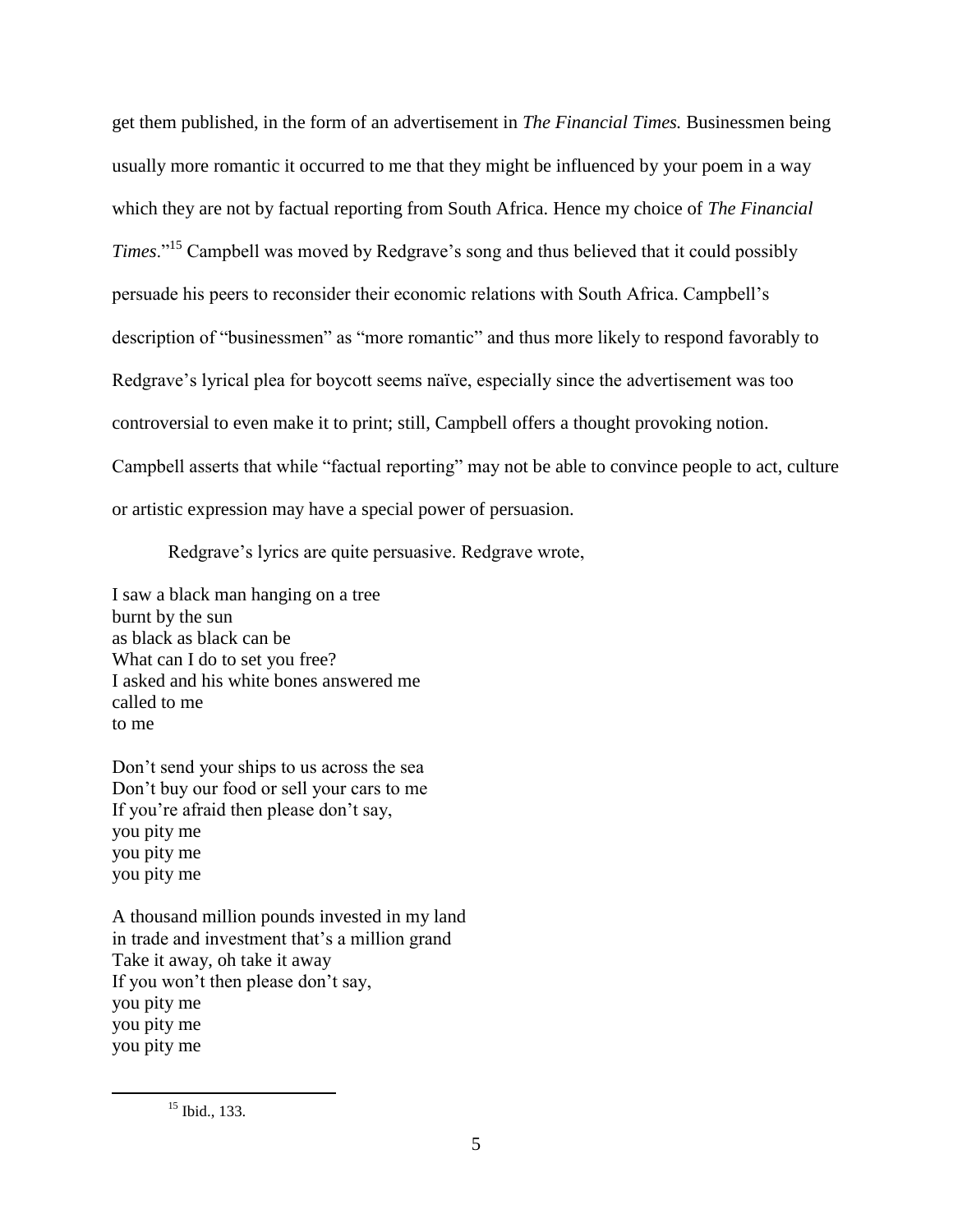If you make money from Verwoerd, how can you tell him that he"s wrong? If you prefer to make your money then don't sing my freedom song You say that you want to make me free Then don"t trade with the men who are killing me Or don"t you say, you pity me

And don't you say "it's a risky thing to do I'm worried that a boycott might be bad for you" I know how to live on nothing much better than you So don"t you say Oh, please don"t say, you pity me

So now you can choose, but oh don"t wait too long For my brothers they will fight and their freedom wish is strong Your leaders say that they pity me, but your thousand million pounds are the seed of the tree On which they"re hanging hanging, hanging On which they"re hanging me

Oh, my loving friends I can"t get from my mind those white bones in the sun that whispered on the wind If there"s no help soon then hanging from this tree will be thousands and thousands like you and like me No money making then and no ships upon the sea Just white bones in the sun hanging, hanging, hanging on a tree. $16$ 

"Hanging on a Tree" informs, pleads with, and warns its audience. The title and first line of the song, "I saw a black man hanging on a tree" immediately evoke the image of a lynching. By associating apartheid with lynching, Redgrave educates her listeners as to the exploitation and racism connected to their economic transactions. Redgrave encourages listeners to stop supporting the regime and instead to take action through economic boycott against the apartheid. She sings, "Don"t send your ships to us across the sea, Don"t buy our food or sell your cars to me." Redgrave clearly articulates the significance of British investment in South Africa. Once informed, listeners can no longer support the apartheid unwittingly. Redgrave sings, "So now

<sup>&</sup>lt;sup>16</sup> Vanessa Redgrave, "Hanging on a Tree," (1963).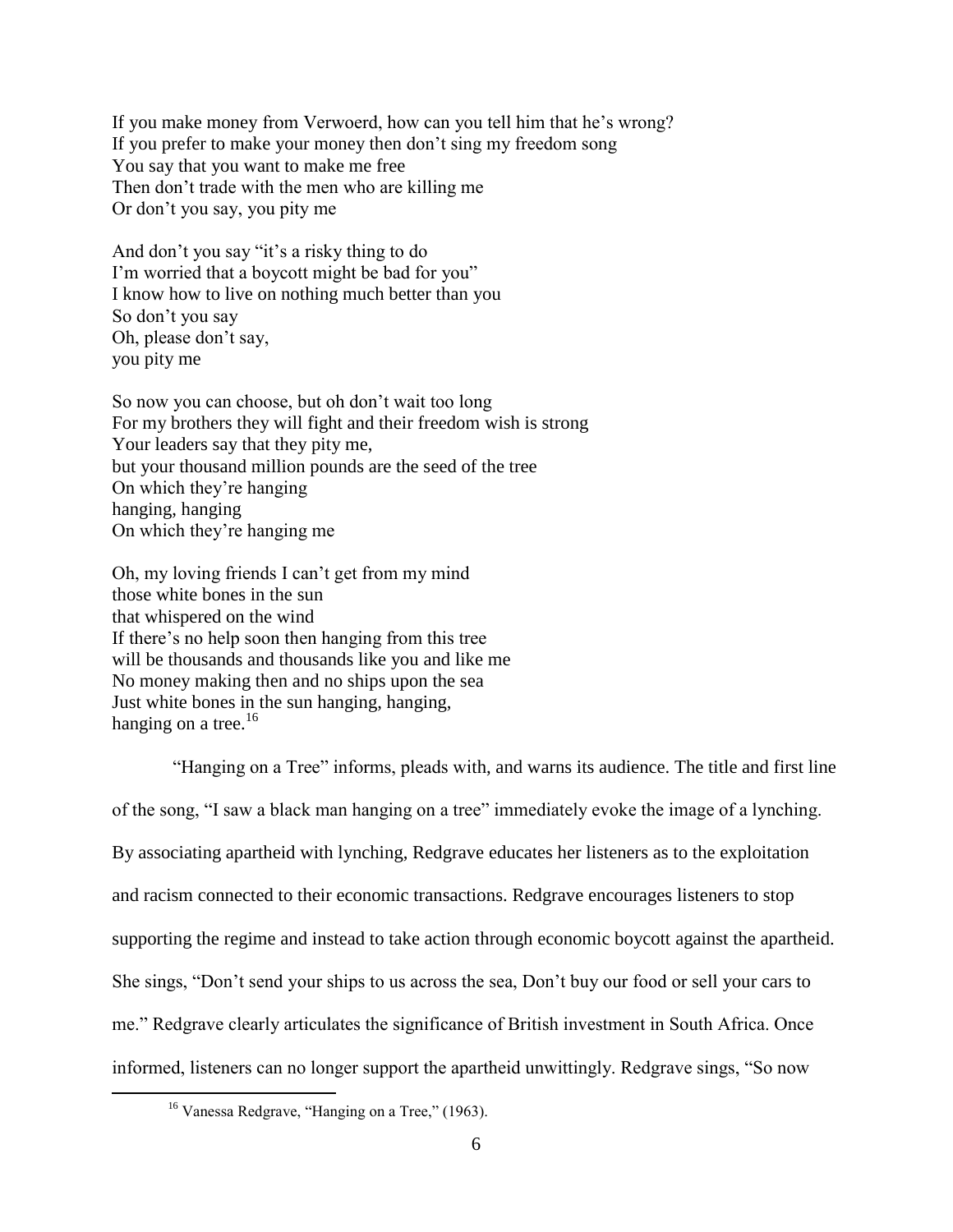you can choose." Redgrave also cautions her listeners to make the correct decision because time is of the essence and their "thousand million pounds are the seed of the tree."

Redgrave's words also emphasize that listeners must avoid hypocrisy. Redgrave's rhetorical question, "If you make money from Verwoerd, how can you tell him that he's wrong?" reminds her audience that their actions should match their words. Also, the song repeats numerous times, "please don't say, 'you pity me'." Redgrave insinuates that pity can turn to victimization and hypocrisy, rather than correct action. Redgrave does not want her listeners, or their governments, to simply express sorrow for the black victim whose white bones are speaking to her, she uses her words to encourage action.

Redgrave's description of a black man "as black as black can be" with "white bones" like everyone else, reminds the audience of the man"s humanity and promotes solidarity with the South African freedom fighters. The song ends ominously, "If there"s no help soon then hanging from this tree will be thousands and thousands like you and like me. No money making then and no ships upon the sea. Just white bones in the sun hanging, hanging, hanging on a tree." Redgrave's listeners are cautioned to change their ways and to act virtuously before it's too late for everyone.

Redgrave produced a piece of anti-apartheid movement culture which encouraged scrutiny of racism, political action, and international connection. "Hanging on a Tree" is clearly a protest song; it is political and advances an explicit agenda. The song links racism and injustice to apartheid, and, it comes at a time when stories surrounding the Rivonia trial and death by hanging were in international newspapers. Redgrave employs art in order to promote antiapartheid action.

7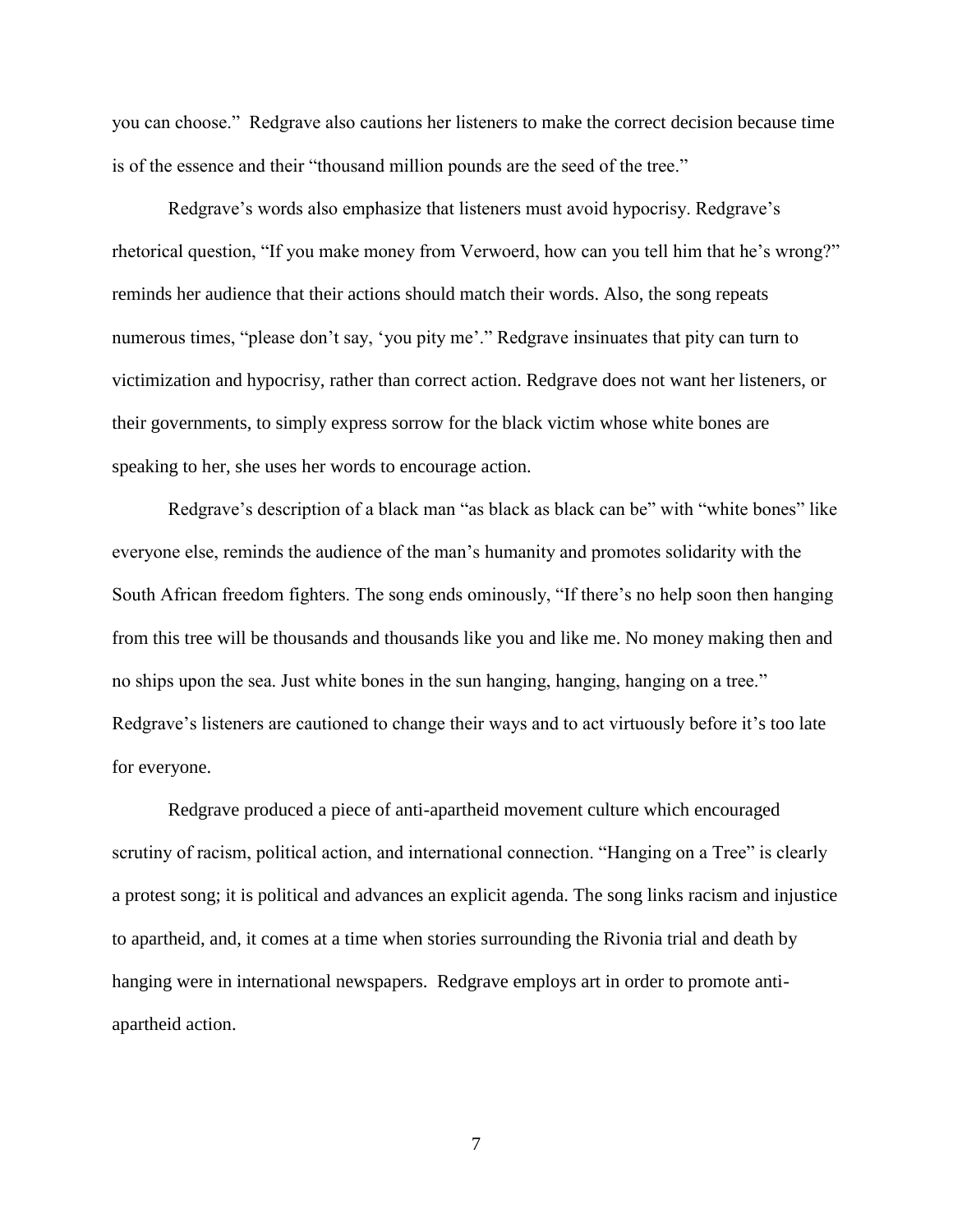Redgrave's song is reminiscent of an earlier song, "Strange Fruit." The powerful metaphor "strange fruit," refers to lynched black bodies hanging from southern trees within the United States as if they were unnatural fruit.<sup>17</sup> According to Alabama's Tuskegee Institute, between 1882 and 1968, 4,742 people were lynched in the United States; the majority of victims were African American men.<sup>18</sup> On the  $7<sup>th</sup>$  of August 1930 two such men, Thomas Shipp and Abram Smith, were lynched by a mob in Marion, Indiana. Photographs of the horrendous double lynching were taken, replicated and sold for 50 cents a copy.<sup>19</sup> According to Abel Meeropol, in 1937, after viewing a photograph of Shipp and Smith hanging from a tree the image haunted him for days and inspired him to write a poem.<sup>20</sup> Meeropol wrote,

> *Southern trees bear a strange fruit Blood at the leaves, blood at the root Black bodies swinging in the Southern breeze Strange fruit hanging from the poplar trees Pastoral scene of the gallant South The bulging eyes and the twisted mouth Scent of magnolia sweet and fresh Then the sudden smell of burning flesh Here is a fruit for the crows to pluck For the rain to gather, for the wind to suck For the sun to rot, for the tree to drop Here is a strange and bitter crop.*

<sup>17</sup> Angela Davis, *Blues Legacies and Black Feminism: Gertrude 'Ma' Rainey, Bessie Smith, and Billie Holiday*, (New York: Vintage Books, 1999): 194.

 $18$  "Lynchings: By Year and Race," statistics from Tuskegee Institute Archives, University of Missouri-Kansas website, http://www.law.umkc.edu/faculty/projects/ftrials/shipp/lynchingyear.html, viewed on June 14, 2010 and Caryl Phillips, "Blood at the root," *Guardian*, (Saturday, 18 August 2007): 2, http://arts.guardian.co.uk, viewed on 13 March 2008.

<sup>&</sup>lt;sup>19</sup>James Allen and John Littlefield, "Without Sanctuary," http://www.withoutsanctuary.org/main.html, viewed on June 14, 2010 and James Cameron, *A Time of Terror: a Survivor's Story*, (Baltimore, Maryland: Black Classic Press, 1982 and 1994).

<sup>&</sup>lt;sup>20</sup> Many are acquainted with Billie Holiday's version of "Strange Fruit" and most are surprised when they learn that she did not write the song. In fact, "Strange Fruit" has a unique history, hotly contested and controversial. Some of the controversy has been over the authorship of the lyrics and the music. After reviewing the historiography, it is important to credit Abel Meeropol, who published under the pseudonym "Lewis Allan," with the authorship of both, while acknowledging that Holiday had a special relationship to the song and in many ways she made it her own.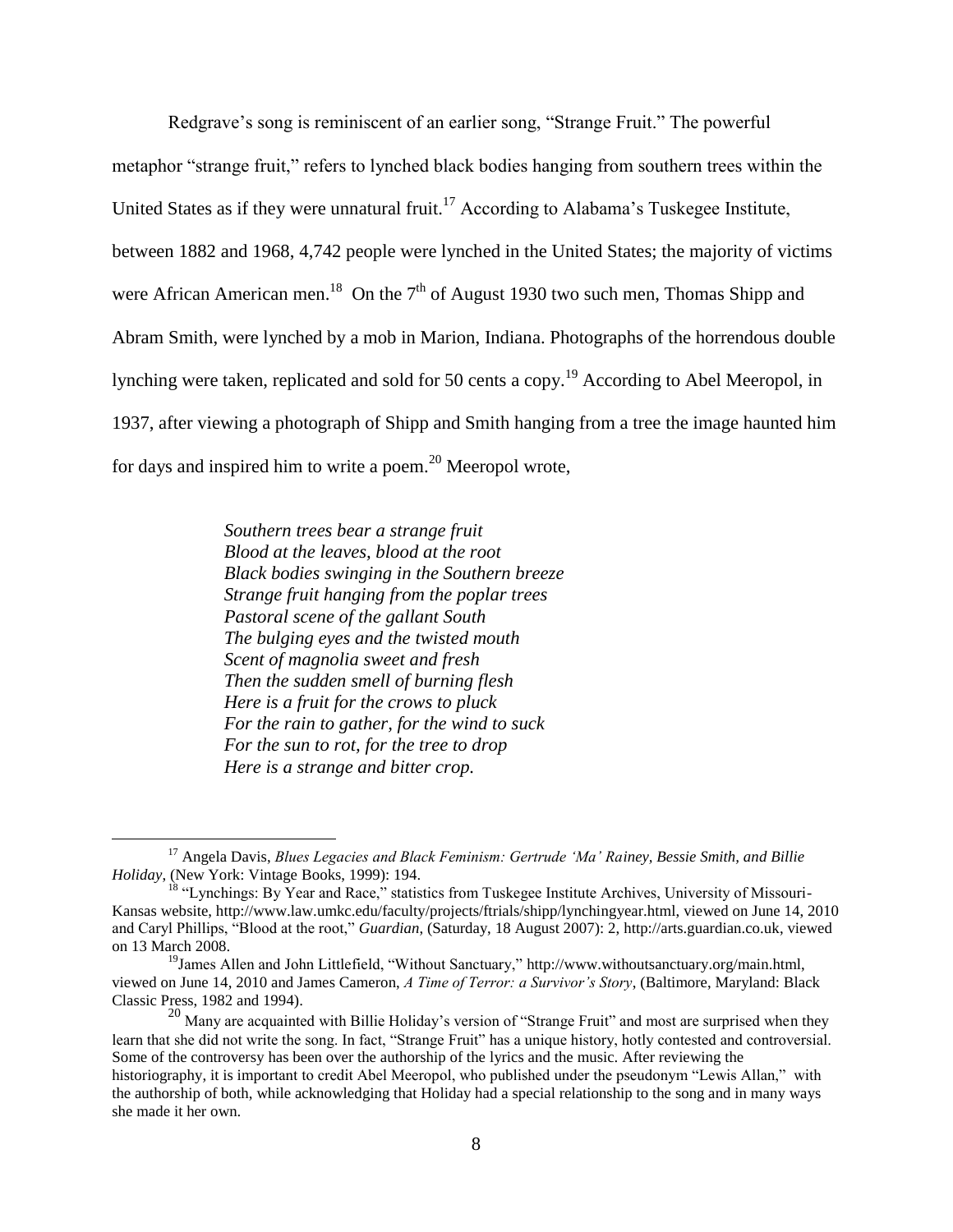Meeropol's twelve lines are brief, yet poignant. Using the pseudonym "Lewis Allan," Meeropol first published his evocative poem, then entitled, "Bitter Fruit," in the January 1937 issue of *The New York Teacher*, a union publication.<sup>21</sup> Abel Meeropol was a Jewish American living in New York City while teaching high school English. He also had a passion for writing poetry and composing music. Meeropol was also a progressive political activist who detested racial discrimination. In a letter written in 1971, Meeropol explained, "I wrote "Strange Fruit" because I hate lynching and I hate injustice, and I hate the people who perpetuate it."<sup>22</sup>

Following publication of the poem, Meeropol put his words to music. The song "Strange Fruit" was first performed by his spouse Anne Allan at a performance of the Theatre Arts Committee in New York City.<sup>23</sup> Later, Meeropol was introduced to Billie Holiday and they made arrangements that she would perform the song at the newly opened and the only integrated jazz nightclub in New York City, the Café Society. In 1939, Holiday debuted "Strange Fruit" in front of a room of progressive patrons - labor leaders, intellectuals, writers, jazz lovers, celebrities, students, and assorted Leftists.

Soon after Holiday began singing "Strange Fruit" she attempted to have her performance recorded. Columbia Records, the recording company with which Holiday was under contract with, refused to record "Strange Fruit" as they feared that it would not sell in the South, it would be boycotted, and found too inflammatory.<sup>24</sup> Holiday persisted and was temporarily released from her contract in order to record the song with a smaller company run out of a record store on

<sup>21</sup> David Margolick, *Strange Fruit: Billie Holiday, Café Society, and an Early Cry for Civil Rights*, (UK: Canongate Books, Ltd., 2002): 39.

<sup>22</sup> Image of Meeropol"s letter from *Strange Fruit*, DVD, written and directed by Joel Katz, California Newsreel, 57 minutes, 2002.

<sup>23</sup> *Ibid*., and Margolick, 39.

<sup>24</sup> Angela Davis, *Blues Legacies and Black Feminism: Gertrude 'Ma' Rainey, Bessie Smith, and Billie Holiday,* (New York: Vintage Books, 1999): 195.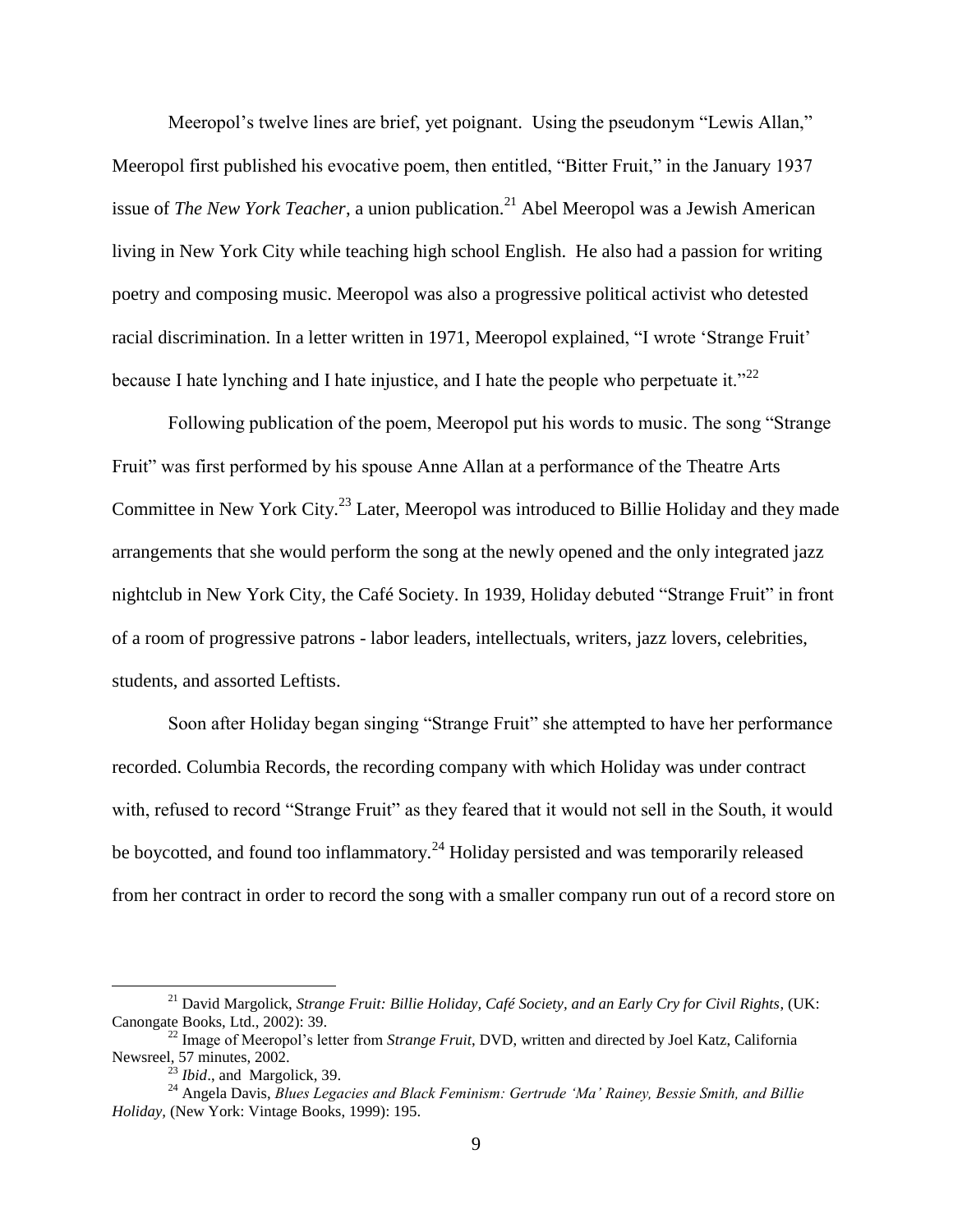East 42<sup>nd</sup> Street.<sup>25</sup> Milt Gambler's Commodore Records recorded Billie Holiday singing with the musicians Sonny White (on piano), Frankie Newton, Tab Smith, Kenneth Hollon, Stan Payne, Jimmy McLin, John Williams, and Eddie Dougherty.<sup>26</sup> Angela Davis's analysis of Billy Holiday and "Strange Fruit" in *Blues Legacies and Black Feminism* is very informative. According to Davis,

Billie Holiday's recording of 'Strange Fruit' achieved something far greater than the permanent preservation of her most important song, the aesthetic centerpiece of her career. Eventually, millions heard her sing this haunting antilynching appeal - more people than she herself would ever have imagined. She could not have predicted that "Strange Fruit" would impel people to discover within themselves a previously unawakened calling to political activism, but it did, and it does. She could not have foreseen the catalytic role her song would play in rejuvenating the tradition of protest and resistance in African-American and American traditions of popular music and culture. Nevertheless, Billie Holiday's recording of 'Strange Fruit' persists as one of the most influential and profound examples - and continuing sites - of the intersection of music and social consciousness.<sup>27</sup>

Davis argues that Billie Holiday"s recording of "Strange Fruit" not only preserved her rendition, but more importantly, it made the song accessible to a broad national and international audience. Furthermore, she explains that the song acted and continues to act as a catalyst for activism and inspiration for future generations of political activists. Davis adds that the song"s legacy was to encourage artists "to employ their medium in the quest for social justice."<sup>28</sup> One can argue that Vanessa Redgrave was one of those individuals called to political activism as her song "Hanging on a Tree" is reminiscent of "Strange Fruit."

Similarly to Angela Davis, many scholars recognize the lasting impact of Meeropol and Holiday"s "Strange Fruit." Meeropol and Holiday employed the medium of music in order to

<sup>25</sup> *Ibid*., 195.

 $^{26}$  Margolick, 65.

 $27$  Davis, 195-196.

 $28$  Davis, 182.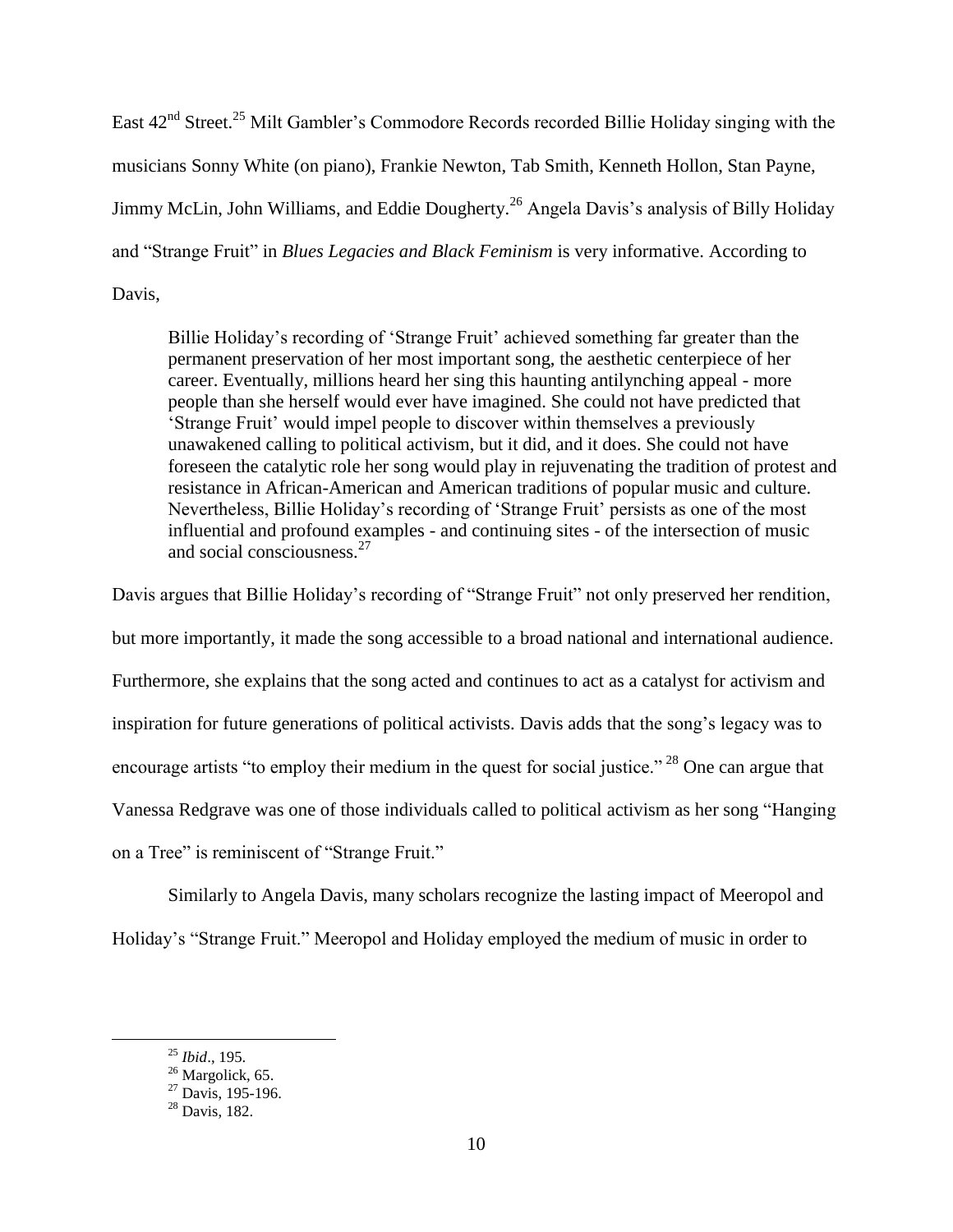articulate race and class politics in the United States, and, according to historian Jeffrey Melnick, they were able to place lynching "on the cultural radar in a way that it hadn't been previously."<sup>29</sup> Like Melnick, musician Don Bryon considers "Strange Fruit" as an early "step away from entertainment and toward something more hard edged"; he claims "Strange Fruit" was a blatant protest song that made a major step toward creating space, which previously did not exist, for Americans to confront racism.<sup>30</sup>

This is not to say that Meeropol and Holiday were the only, nor the first, to raise awareness about lynching in the United States. Public consciousness of lynching had been growing since the late 1890s with Ida B. Wells"s investigative journalism and the organization of various anti-lynching campaigns which continued throughout the early twentieth century.<sup>31</sup> Still "Strange Fruit" helped the topic to enter into American culture in a manner, and on a level, not previously possible.

Meeropol"s 12 lines and Holiday"s powerful performances of "Strange Fruit" not only created a space for debate over lynching and racism in the United States, but, also internationally. Holiday"s records traveled abroad and so did she. Billie Holiday toured Europe in 1954 and 1959 and she performed "Strange Fruit" on television in the United Kingdom.<sup>32</sup> In fact, in 1959, four years prior to Redgrave's performance in Trafalgar Square, Holiday sang "Strange Fruit" on Granada"s popular "Chelsea at Nine" television program.

British author and journalist Caryl Phillips argues, "The song ["Strange Fruit"] was revolutionary – not only because of the explicit nature of lyrics, but because it effectively reversed the black singer's relationship with a white audience. Traditionally, singers such as

<sup>29</sup> *Strange Fruit*, DVD, extended interviews section.

<sup>30</sup> *Ibid*.

<sup>31</sup> Nell Irvin Painter, *Creating Black Americans: African-American History and Its Meanings, 1619 to the Present*, New York and Oxford: Oxford University Press, 2007):180-181.

<sup>32</sup> *Strange Fruit*, DVD.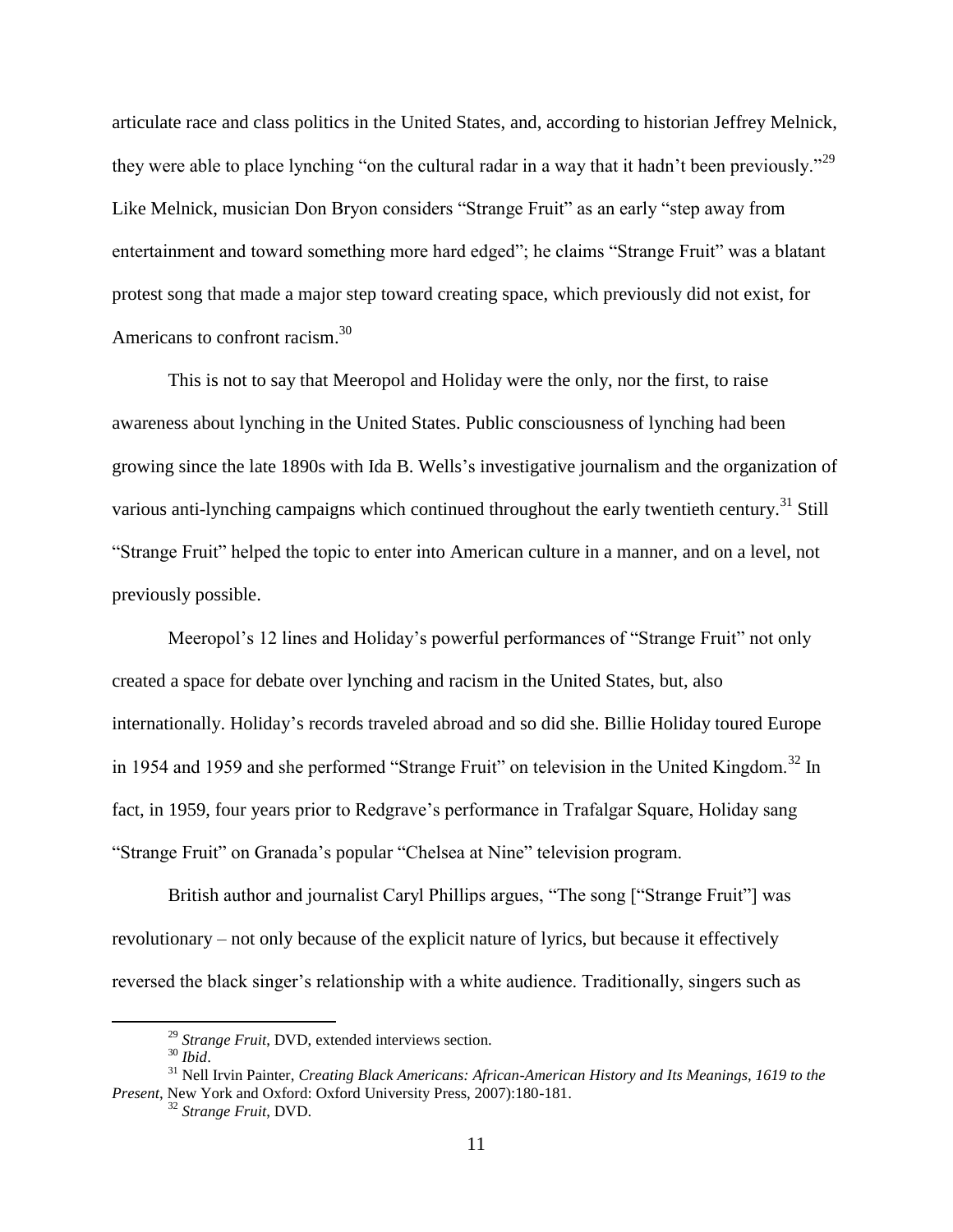Billie Holiday were expected to entertain and to 'serve' their audiences. With this song, however, Holiday found a means by which she could demand that the audience stop and listen to her, and she was able to force them to take on board something with which they were not comfortable."<sup>33</sup>

Many scholars have commented on the way Billie Holiday used "Strange Fruit" to silence audiences and generate discomfort.<sup>34</sup> Holiday adopted "Strange Fruit," internalized it, and, like many jazz musicians, she sang it differently each time she performed it. She also turned the song into a type of ritual, performing it at the end of her set, thus, allowing the song and its lyrics to linger. One can argue that "Strange Fruit" continues to linger on the cultural conscious. Many artists have adopted and continue to sing different versions of the song in order to comment on social justice. In many ways "Strange Fruit" set precedent and made songs like "Hanging on a Tree" possible.

Examining Redgrave's "Hanging on a Tree," in light of Meeropol and Holiday's "Strange Fruit," has helped raise many important questions which deserve further research. First, Redgrave's "Hanging on a Tree" articulates many of the same criticisms of the South African apartheid government as other movement publications produced around the same time. How does presenting the argument through song, as opposed to say a pamphlet or book, change its impact? Secondly, according to Lawrence Goodwyn, mass activist movements need to build a movement culture for new ideas to be shared among movement participants; Goodwyn calls this, "the movement politicized."<sup>35</sup> What type of culture was the British Anti-Apartheid movement building during the early 1960s? How did the British Anti-Apartheid movement culture compare

<sup>33</sup> Phillips,2.

<sup>34</sup> *Strange Fruit*, DVD.

<sup>35</sup>Lawrence Goodwyn, *The Populist Moment: A Short History of the Agrarian Revolt in America,* (Oxford, London and New York: Oxford University Press, 1978): xviii.